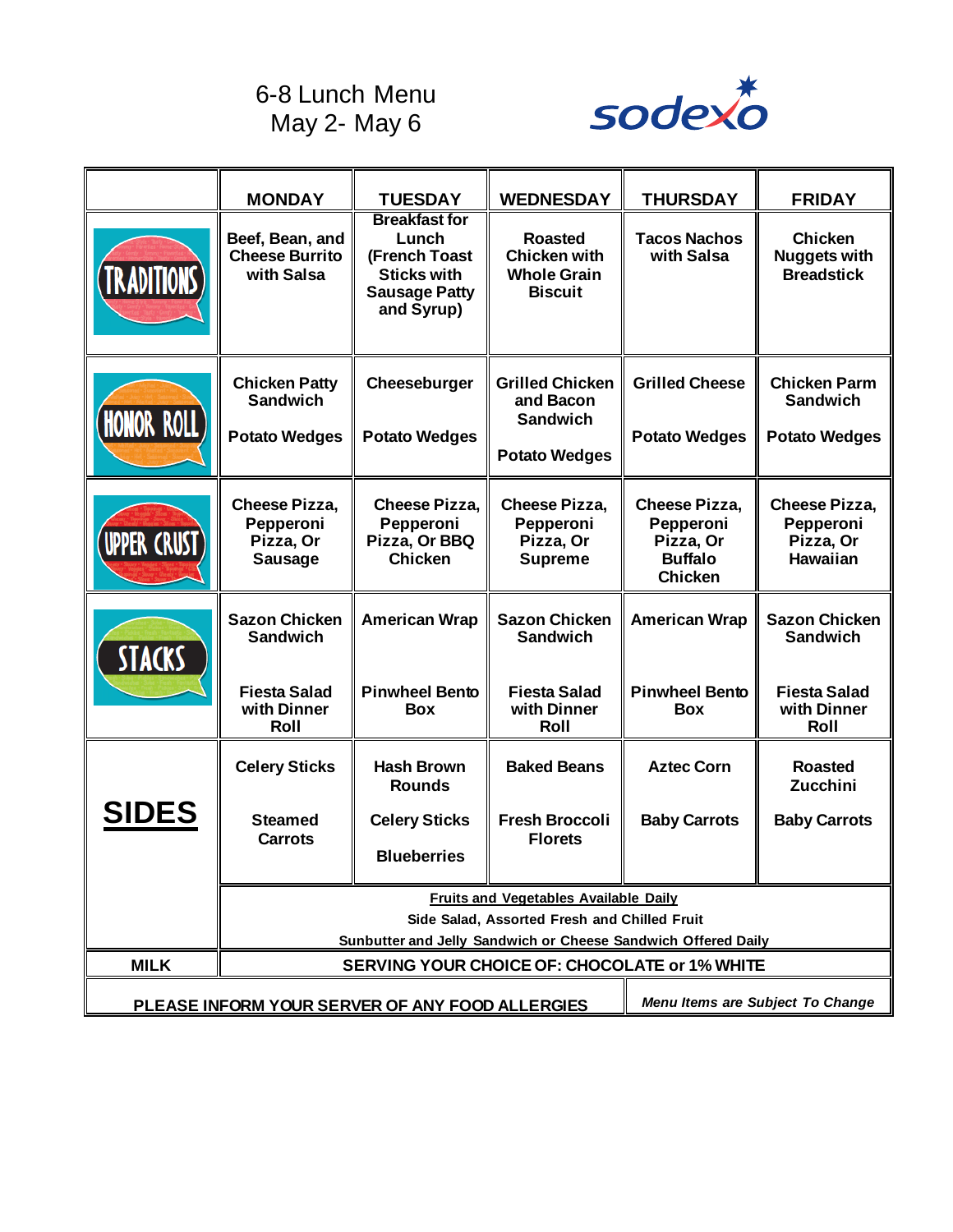## 6-8 Lunch Menu May 9 - May 13



|                                                                                     | <b>MONDAY</b>                                                                                | <b>TUESDAY</b>                                                                | <b>WEDNESDAY</b>                                                                                        | <b>THURSDAY</b>                                                                    | <b>FRIDAY</b>                                                                      |  |
|-------------------------------------------------------------------------------------|----------------------------------------------------------------------------------------------|-------------------------------------------------------------------------------|---------------------------------------------------------------------------------------------------------|------------------------------------------------------------------------------------|------------------------------------------------------------------------------------|--|
| <b>TRADITIONS</b>                                                                   | <b>Italian Meatball</b><br>Sub                                                               | <b>Grilled Ham</b><br>and Cheese<br><b>Sandwich with</b><br><b>Tater Tots</b> | <b>**NEW RECIPE</b><br>ALERT**<br><b>Pollo Salteado</b><br>con Arroz<br>yHabichuelas<br><b>Guisadas</b> | Popcorn<br><b>Chicken with</b><br><b>Potato Wedges</b><br>and Dinner Roll          | <b>Fish and Chips</b><br>with Mexican<br><b>Slaw</b>                               |  |
| <b>HONOR ROLL</b>                                                                   | <b>Chicken Patty</b><br><b>Sandwich</b><br><b>Potato Wedges</b>                              | Cheeseburger<br><b>Potato Wedges</b>                                          | <b>Grilled Chicken</b><br>and Bacon<br><b>Sandwich</b><br><b>Potato Wedges</b>                          | <b>Grilled Cheese</b><br><b>Potato Wedges</b>                                      | <b>Chicken Parm</b><br><b>Sandwich</b><br><b>Potato Wedges</b>                     |  |
| <b>UPPER CRUST</b>                                                                  | <b>Cheese Pizza,</b><br>Pepperoni<br>Pizza, Or<br><b>Sausage</b>                             | <b>Cheese Pizza,</b><br>Pepperoni<br>Pizza, Or BBQ<br><b>Chicken</b>          | <b>Cheese Pizza,</b><br>Pepperoni<br>Pizza, Or<br><b>Supreme</b>                                        | <b>Cheese Pizza,</b><br>Pepperoni<br>Pizza, Or<br><b>Buffalo</b><br><b>Chicken</b> | <b>Cheese Pizza,</b><br>Pepperoni<br>Pizza, Or<br><b>Hawaiian</b>                  |  |
| <b>STACKS</b>                                                                       | <b>Crispy Chicken</b><br>Wrap                                                                | <b>Turkey BLT</b><br><b>Sandwich</b>                                          | <b>Crispy Chicken</b><br>Wrap                                                                           | <b>Turkey BLT</b><br><b>Sandwich</b>                                               | <b>Crispy Chicken</b><br>Wrap                                                      |  |
|                                                                                     | <b>Chicken Caesar</b><br><b>Salad with</b><br><b>Parmesan</b><br><b>Breadstick</b>           | <b>Sandwich</b><br><b>Bento Box</b>                                           | <b>Chicken Caesar</b><br><b>Salad with</b><br><b>Parmesan</b><br><b>Breadstick</b>                      | <b>Sandwich</b><br><b>Bento Box</b>                                                | <b>Chicken Caesar</b><br><b>Salad with</b><br><b>Parmesan</b><br><b>Breadstick</b> |  |
| <b>SIDES</b>                                                                        | <b>Steamed</b><br><b>Broccoli</b><br><b>Cucumber</b><br><b>Coins</b>                         | <b>Steamed Green</b><br><b>Beans</b><br>Zucchini Coins                        | <b>Steamed</b><br><b>Carrots</b><br><b>Celery Sticks</b>                                                | <b>Baked Beans</b><br><b>Cherry</b><br><b>Tomatoes</b>                             | <b>Steamed Corn</b><br><b>Fresh Broccoli</b><br><b>Florets</b>                     |  |
|                                                                                     | <b>Fruits and Vegetables Available Daily</b><br>Side Salad, Assorted Fresh and Chilled Fruit |                                                                               |                                                                                                         |                                                                                    |                                                                                    |  |
|                                                                                     | Sunbutter and Jelly Sandwich or Cheese Sandwich Offered Daily                                |                                                                               |                                                                                                         |                                                                                    |                                                                                    |  |
| <b>MILK</b>                                                                         | SERVING YOUR CHOICE OF: CHOCOLATE or 1% WHITE                                                |                                                                               |                                                                                                         |                                                                                    |                                                                                    |  |
| Menu Items are Subject To Change<br>PLEASE INFORM YOUR SERVER OF ANY FOOD ALLERGIES |                                                                                              |                                                                               |                                                                                                         |                                                                                    |                                                                                    |  |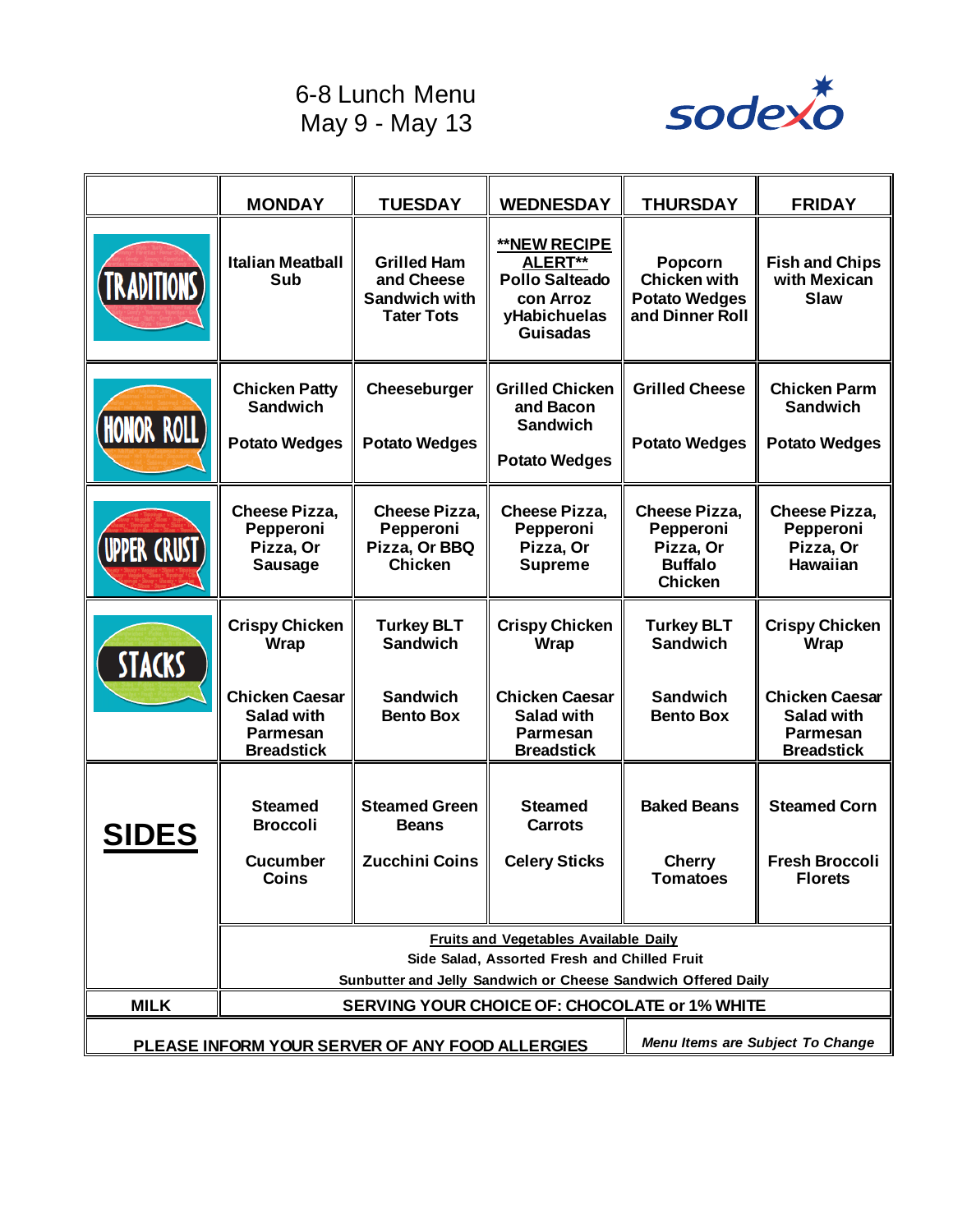## 6-8 Lunch Menu May 16 – May 20



|                                                                                     | <b>MONDAY</b>                                                                                | <b>TUESDAY</b>                                                       | <b>WEDNESDAY</b>                                                               | <b>THURSDAY</b>                                                                      | <b>FRIDAY</b>                                                     |
|-------------------------------------------------------------------------------------|----------------------------------------------------------------------------------------------|----------------------------------------------------------------------|--------------------------------------------------------------------------------|--------------------------------------------------------------------------------------|-------------------------------------------------------------------|
| <b>TRADITIONS)</b>                                                                  | <b>Macaroni and</b><br><b>Cheese with</b><br><b>Dinner Roll</b>                              | <b>Giant Beef Soft</b><br><b>Taco with Salsa</b>                     | Homestyle<br><b>Chicken Bowl</b><br>with Dinner<br>Roll                        | <b>Crispy Chicken</b><br><b>Sandwich with</b><br><b>Sweet Potato</b><br><b>Fries</b> | <b>Baja Fish</b><br><b>Sandwich with</b><br><b>Mexican Slaw</b>   |
| <b>HONOR ROLL</b>                                                                   | <b>Chicken Patty</b><br><b>Sandwich</b><br><b>Potato Wedges</b>                              | Cheeseburger<br><b>Potato Wedges</b>                                 | <b>Grilled Chicken</b><br>and Bacon<br><b>Sandwich</b><br><b>Potato Wedges</b> | <b>Grilled Cheese</b><br><b>Potato Wedges</b>                                        | <b>Chicken Parm</b><br><b>Sandwich</b><br><b>Potato Wedges</b>    |
| <b>UPPER CRUST</b>                                                                  | <b>Cheese Pizza,</b><br>Pepperoni<br>Pizza, Or<br><b>Sausage</b>                             | <b>Cheese Pizza,</b><br>Pepperoni<br>Pizza, Or BBQ<br><b>Chicken</b> | <b>Cheese Pizza,</b><br>Pepperoni<br>Pizza, Or<br><b>Supreme</b>               | <b>Cheese Pizza,</b><br>Pepperoni<br>Pizza, Or<br><b>Buffalo</b><br><b>Chicken</b>   | <b>Cheese Pizza,</b><br>Pepperoni<br>Pizza, Or<br><b>Hawaiian</b> |
| STACKS                                                                              | <b>Shredded Pork</b><br><b>Sandwich</b>                                                      | <b>BBQ Chicken</b><br>Sub                                            | <b>Shredded Pork</b><br><b>Sandwich</b>                                        | <b>BBQ Chicken</b><br>Sub                                                            | <b>Shredded Pork</b><br><b>Sandwich</b>                           |
|                                                                                     | <b>Chef Salad with</b><br><b>Dinner Roll</b>                                                 | Fun on the Run<br><b>Box</b>                                         | <b>Chef Salad with</b><br><b>Dinner Roll</b>                                   | Fun on the Run<br><b>Box</b>                                                         | <b>Chef Salad with</b><br><b>Dinner Roll</b>                      |
| <b>SIDES</b>                                                                        | <b>Roasted</b><br><b>Broccoli</b>                                                            | <b>Black Beans</b>                                                   | <b>Steamed Peas</b>                                                            | <b>Roasted</b><br><b>Broccoli and</b><br><b>Carrots</b>                              | <b>Steamed Green</b><br><b>Beans</b>                              |
|                                                                                     | <b>Baby Carrots</b>                                                                          | <b>Cucumber</b><br>Wheels                                            | <b>Cherry</b><br>Tomatoes                                                      | <b>Celery Sticks</b>                                                                 | <b>Roasted</b><br>Garbanzo<br><b>Beans</b>                        |
|                                                                                     | <b>Fruits and Vegetables Available Daily</b><br>Side Salad, Assorted Fresh and Chilled Fruit |                                                                      |                                                                                |                                                                                      |                                                                   |
|                                                                                     | Sunbutter and Jelly Sandwich or Cheese Sandwich Offered Daily                                |                                                                      |                                                                                |                                                                                      |                                                                   |
| <b>MILK</b><br>SERVING YOUR CHOICE OF: CHOCOLATE or 1% WHITE                        |                                                                                              |                                                                      |                                                                                |                                                                                      |                                                                   |
| Menu Items are Subject To Change<br>PLEASE INFORM YOUR SERVER OF ANY FOOD ALLERGIES |                                                                                              |                                                                      |                                                                                |                                                                                      |                                                                   |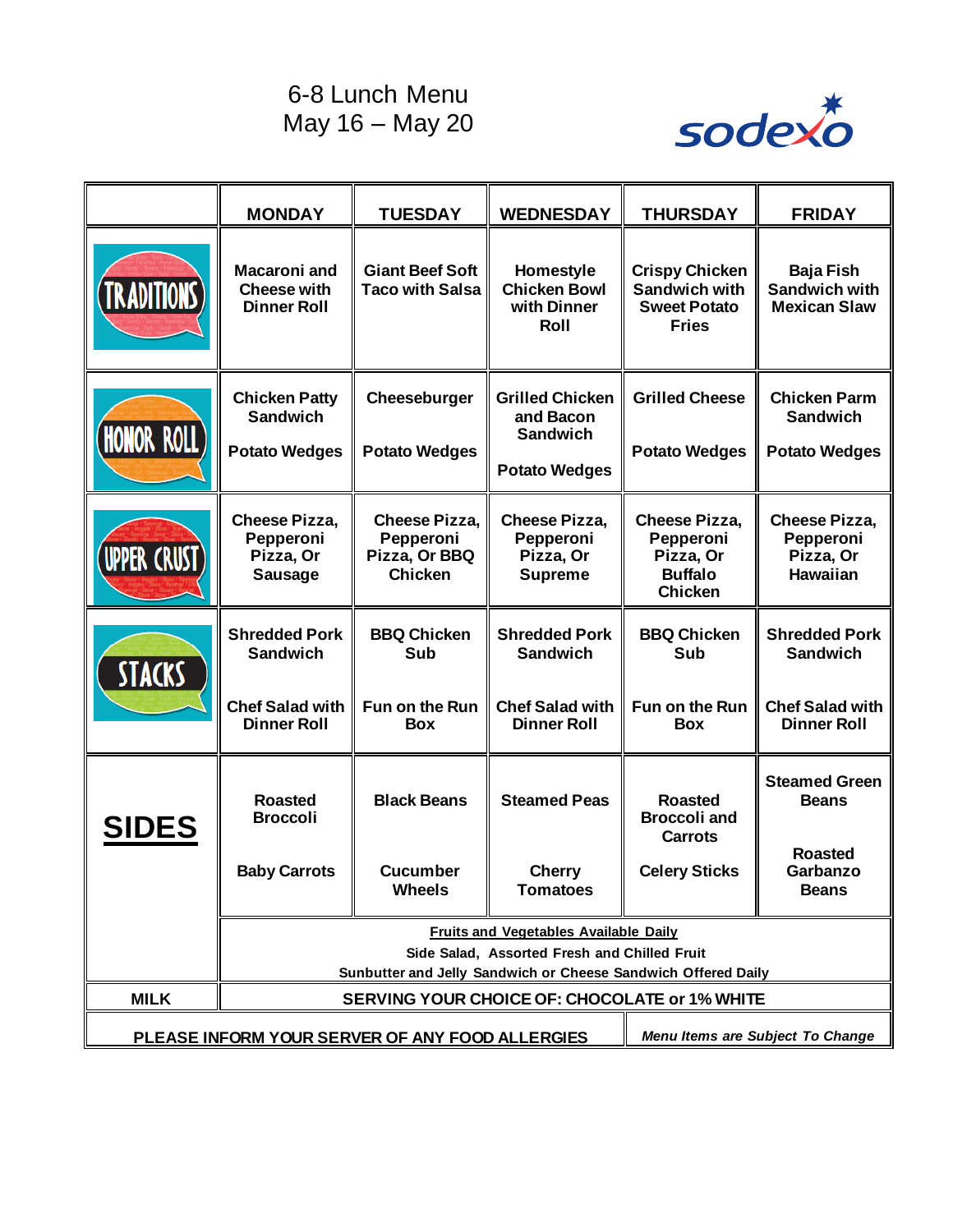6-8 Lunch Menu May 23– May 27



|                                                 | <b>MONDAY</b>                                                                                | <b>TUESDAY</b>                                                       | <b>WEDNESDAY</b>                                                                       | <b>THURSDAY</b>                                                                    | <b>FRIDAY</b>                                                                                            |
|-------------------------------------------------|----------------------------------------------------------------------------------------------|----------------------------------------------------------------------|----------------------------------------------------------------------------------------|------------------------------------------------------------------------------------|----------------------------------------------------------------------------------------------------------|
| <b>RADITIONS</b>                                | <b>Cheese Ravioli</b><br>with Garlic<br><b>Knot</b>                                          | <b>Chicken and</b><br><b>Waffle Stacker</b><br>with Tater Tots       | <b>Pernil al Horno</b><br>served over<br>Arroz con<br>Habichuelas y<br><b>Platanos</b> | <b>Hot Dog with</b><br><b>French Fries</b>                                         | <b>Loaded Baked</b><br><b>Potato with</b><br><b>Cheese Sauce,</b><br>Broccoli, and<br><b>Dinner Roll</b> |
| <b>HONOR ROLL</b>                               | <b>Chicken Patty</b><br><b>Sandwich</b><br><b>Potato Wedges</b>                              | Cheeseburger<br><b>Potato Wedges</b>                                 | <b>Grilled Chicken</b><br>and Bacon<br><b>Sandwich</b><br><b>Potato Wedges</b>         | <b>Grilled Cheese</b><br><b>Potato Wedges</b>                                      | <b>Chicken Parm</b><br><b>Sandwich</b><br><b>Potato Wedges</b>                                           |
| <b>UPPER CRUST</b>                              | <b>Cheese Pizza,</b><br>Pepperoni<br>Pizza, Or<br><b>Sausage</b>                             | <b>Cheese Pizza,</b><br>Pepperoni<br>Pizza, Or BBQ<br><b>Chicken</b> | <b>Cheese Pizza,</b><br>Pepperoni<br>Pizza, Or<br><b>Supreme</b>                       | <b>Cheese Pizza,</b><br>Pepperoni<br>Pizza, Or<br><b>Buffalo</b><br><b>Chicken</b> | <b>Cheese Pizza,</b><br>Pepperoni<br>Pizza, Or<br><b>Hawaiian</b>                                        |
| STACKS                                          | Salami and<br><b>Cheese</b><br><b>Sandwich</b>                                               | <b>Buffalo</b><br><b>Chicken Wrap</b>                                | Salami and<br><b>Cheese</b><br><b>Sandwich</b>                                         | <b>Buffalo</b><br><b>Chicken Wrap</b>                                              | Salami and<br><b>Cheese</b><br><b>Sandwich</b>                                                           |
|                                                 | <b>Crispy Chicken</b><br><b>Salad with</b><br><b>Breadstick</b>                              | <b>Pizza Bento</b><br><b>Box</b>                                     | <b>Crispy Chicken</b><br>Salad with<br><b>Breadstick</b>                               | <b>Pizza Bento</b><br><b>Box</b>                                                   | <b>Crispy Chicken</b><br>Salad with<br><b>Breadstick</b>                                                 |
| <b>SIDES</b>                                    | <b>Steamed</b><br><b>Broccoli</b>                                                            | <b>Baked</b><br><b>Cinnamon</b><br><b>Apples</b>                     | <b>Aztec Corn</b>                                                                      | <b>Steamed Green</b><br><b>Beans</b>                                               | <b>Mixed</b><br>Vegetables                                                                               |
|                                                 | <b>Celery Sticks</b>                                                                         | <b>Baby Carrots</b><br><b>Cucumber</b><br><b>Wheels</b>              | <b>Cherry</b><br><b>Tomatoes</b>                                                       | <b>Zucchini Coins</b>                                                              | <b>Roasted</b><br>Garbanzo<br><b>Beans</b>                                                               |
|                                                 | <b>Fruits and Vegetables Available Daily</b><br>Side Salad, Assorted Fresh and Chilled Fruit |                                                                      |                                                                                        |                                                                                    |                                                                                                          |
|                                                 | Sunbutter and Jelly Sandwich or Cheese Sandwich Offered Daily                                |                                                                      |                                                                                        |                                                                                    |                                                                                                          |
| <b>MILK</b>                                     | SERVING YOUR CHOICE OF: CHOCOLATE or 1% WHITE                                                |                                                                      |                                                                                        |                                                                                    |                                                                                                          |
| PLEASE INFORM YOUR SERVER OF ANY FOOD ALLERGIES |                                                                                              |                                                                      | Menu Items are Subject To Change                                                       |                                                                                    |                                                                                                          |